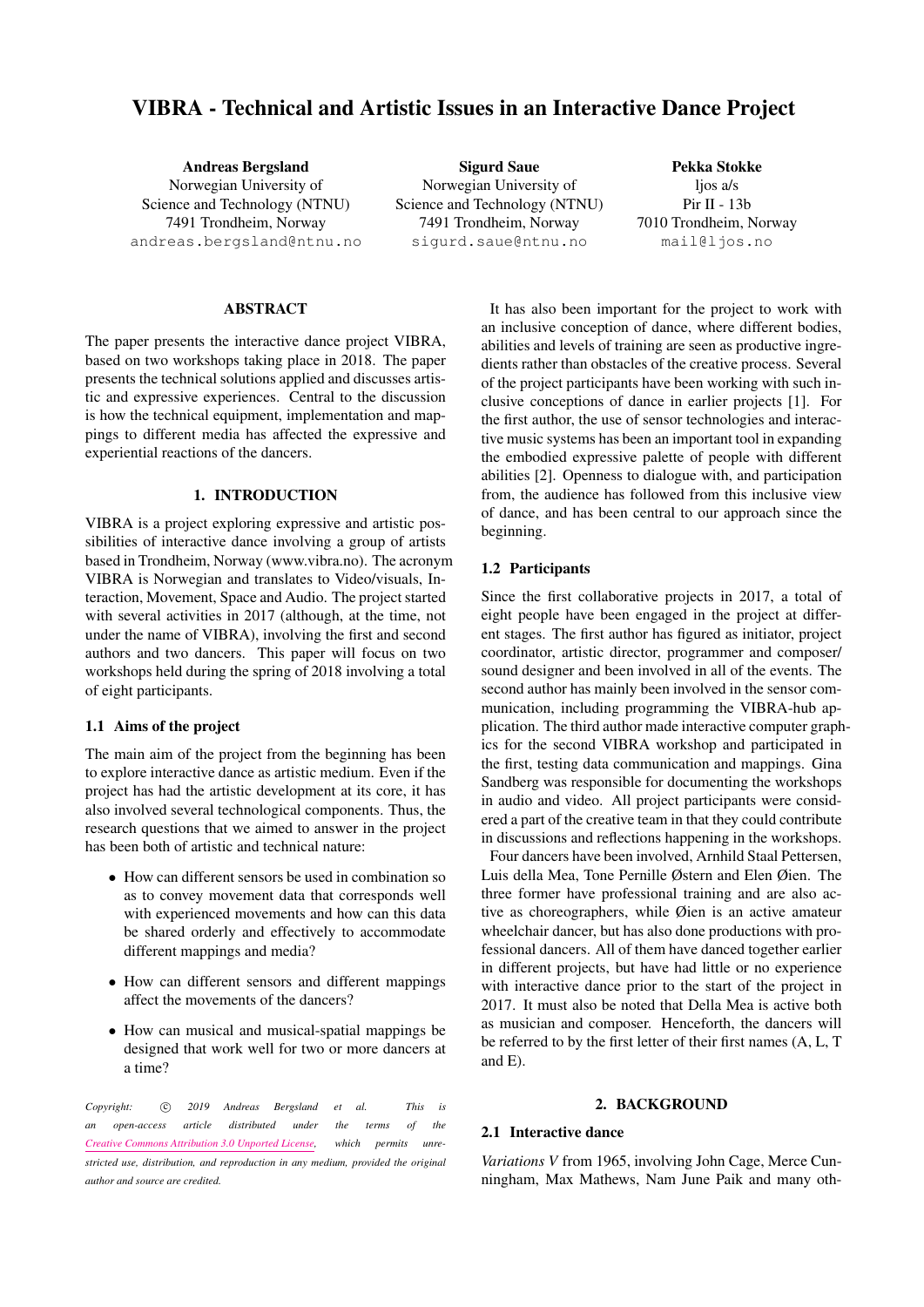ers, started a revolution when it comes to exploration of the collaboration between music, dance and technology, with dancers exerting as much influence over the sonic landscape as the musicians [\[3\]](#page-7-0). Following in Cage's footsteps, the term *interactive dance* has often been applied to artistic expressions in the same vein, especially as they implemented digital technology and computers from the late 1980's and onwards [\[4\]](#page-7-1). Mullis has defined interactive dance as "performances in which a dancer's movement, gesture, and action are read by sensory devices, translated into digital information, processed by a computer program, and rendered into output that shapes the performance environment in real time" [\[5\]](#page-7-2) . Such environments can include media and technologies such as interactive music, lights, video, computer visuals, electro-mechanical instruments, pyro-technics, smart fabrics, internet interfaces and more, in combination with non-interactive elements or not  $[4-10]$  $[4-10]$ .

A particular trait of interactive dance is that it makes little sense to apply a fixed choreography in the creation process. Without some freedom for the dancers to go beyond a strict choreography, e.g. moving freely or using structured improvisation, the interactive system will produce a more or less fixed output [\[6,](#page-7-4) [11\]](#page-7-5). Thus, interactivity can be seen as something that increases the creative control of dancers [\[12\]](#page-7-6) and gives them more freedom of expression, especially in the temporal domain [\[4\]](#page-7-1).

# 3. OUR APPROACH

While there have been many technological challenges to the VIBRA project, the core of it has been to explore and develop the artistic possibilities and experiences of interactive dance. In that it aimed to generate knowledge through an embodied and situated artistic practice embedded in artistic and academic contexts, our approach has affinities with Borgdorff's conception of *artistic research* [\[13\]](#page-7-7). However, since we consider our workshops more as work-inprogress, and since we haven't at this point conducted a deeper analysis and discussion of them, we don't regard our work as a completed artistic research project.

Our work also has affinities with approaches such as *practice-as-research*, *practice-based* or *practice-led* research [\[14\]](#page-7-8). In making the case for the latter of these, Grey discusses the role of what she calls the "practitioner-researcher", and this role seems highly fitting for the first author's role in this project: "The role is multifaceted - sometimes generator of the research material - art/design works, and participant in the creative process; sometimes self-observer through reflection on action and in action, and through discussion with others; sometimes observer of others for placing the research in context, and gaining other perspectives; sometimes co-researcher, facilitator and research manager, especially of a collaborative project" [\[15\]](#page-7-9). Ideally, the reflective part of the research process could have been made epistemologically more robust by inviting all project participants to observe and reflect on the documentation of the workshops, but this was unfortunately not practically possible at this point. The dancers' experiences and reflections are therefore implied from analysis of the video material, where the alternation between dialogue/reflection and practical exploration still attests to the importance of reflexivity, dialogue and common artistic development throughout the workshops.

Finally, it is not difficult to argue that the kind of knowledge production Borgdorff refers to above is processual and *embodied* [\[16\]](#page-7-10). It is only by moving, listening, feeling one's own body and observing others' that one can develop knowledge of the most important aspects of interactive dance. Therefore, it has always been important for the project to let all project participants experience the interaction.

### 4. TECHNICAL SETUP AND VENUES

#### 4.1 Venues, workshop structure and documentation

The first workshop took place over two days at DansIT (http://www.dansit.no/), a dance studio owned by a network organization for dance in the region going under the same name. The workshop was conducted in a very open and exploratory manner, where the focus was on including all the participants in a collective creative process developing material for a showing at the end of each workshop. In the process, the dancers got to test and respond to different sensors and mappings, and then develop movement material through improvisation. The structuring of this material for the showings was done collectively. We also made room for conversations during and at the end of each workshop day, so as to sum up the salient experiences of all participants. The experiences and reflections then guided the further development of instruments and mappings, which happened before and in-between the workshop hours.

For the first workshop, the focus was on the audio part of the interaction, although the third author was present and making tests of his setup for computer visuals. Due to the available equipment at the venue, and that the technical setup required quite a bit of setup time, we used the available stereo PA system at the venue.

The second workshop took place at Verkstedhallen, a black box theatre in Trondheim (http://www.verkstedhallen.no/). In addition to the mentioned sensors and the action-sound mappings, this workshop also integrated computer visuals and 8-channel spatial audio (See fig[.1\)](#page-3-0).

Both workshops, were recorded in audio and video by the videographer, Gina Sandberg, using two cameras; one on a stand, and the other handheld. The audio and video documentation, along with notes and computer files applied in the technical setup, form the material that is the basis for this paper.

#### 4.2 Sensors

In the two workshops discussed, we have explored two types of sensors:

- 1. NGIMU sensors, 9DOF IMU sensors with on-board sensor fusion algorithms for absolute orientation
- 2. Myo armbands, combining 8 EMG electrodes and 9DOF IMU sensor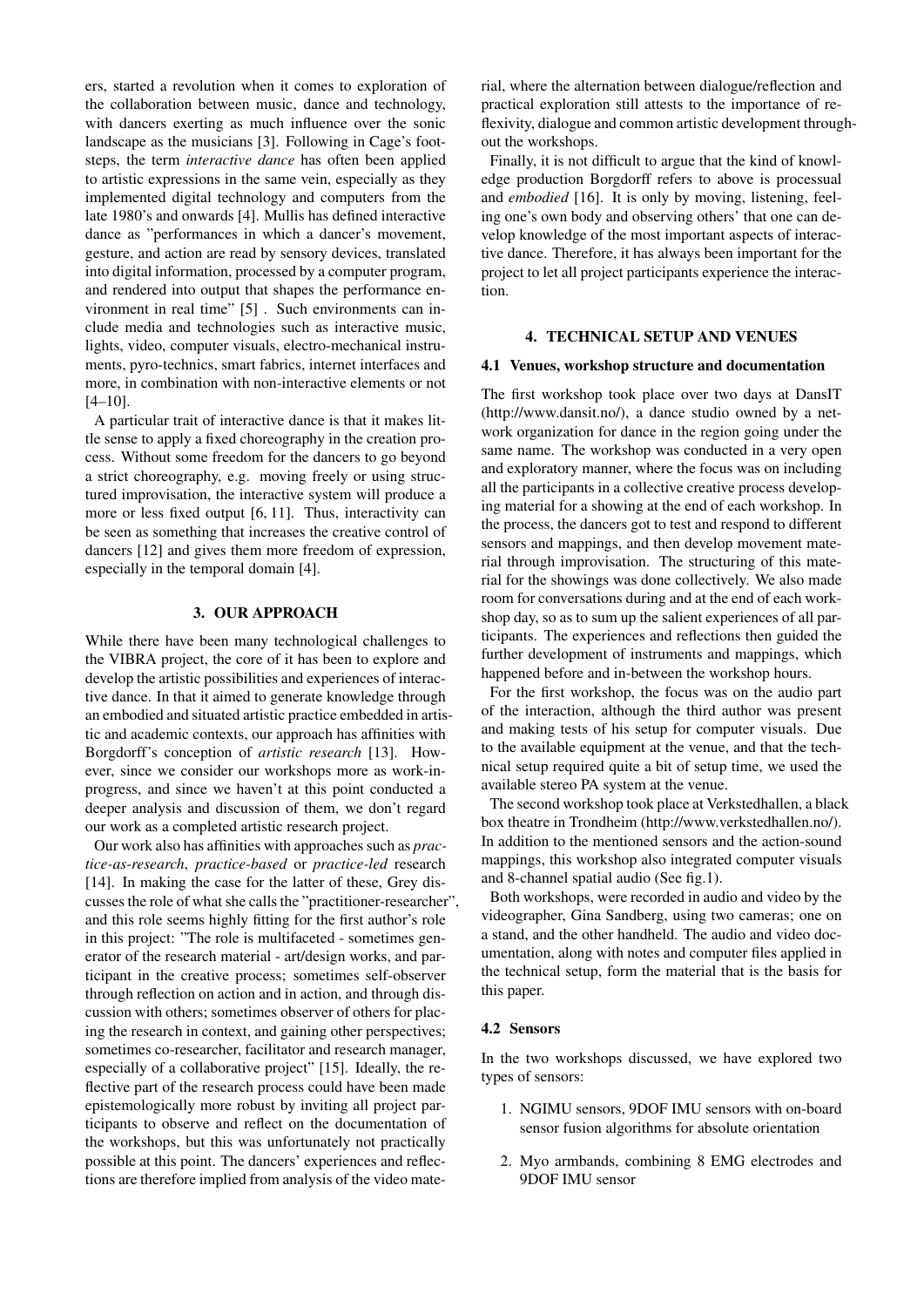These were chosen because they were lightweight and robust, they were easy to fasten on the dancers and had wireless communication with low latency. In addition, they both supported, directly or indirectly via available and easyto-use software, the OSC-protocol, something which greatly facilitated the data communication (see sect. [4.3\)](#page-2-0).

# <span id="page-2-4"></span>*4.2.1 NGIMU*

The NGIMU sensor  $1$  communicates with OSC-messages over Wi-Fi networks, both for transmitting sensor data and for configuration. The use of Wi-Fi technology allows higher data rates, longer operating range and higher transmission power at the cost of higher power consumption and shorter battery life compared to competing technologies such as ZigBee and Bluetooth [\[17\]](#page-7-11).

The AHRS sensor fusion algorithm provides several measures of absolute orientation, but we focused on the Euler angles (roll, pitch and yaw) that presented stable results in most cases. A noticeable exception was the case when pitch approached  $\pm 90^\circ$  leading to erratic measures of roll and yaw (the gimbal lock problem). In order to stabilize the orientation measures we discarded incoming measures of roll and yaw when pitch approached the critical angle.

Another problematic issue appears when the sensor is rotated. Both roll and yaw display discontinuous jumps between  $-180^\circ$  and  $+180^\circ$ . In most practical cases it is sufficient to unwrap the angle values by adding or subtracting 360◦when a jump is detected (in our case defined as a value change exceeding a threshold of 320◦ ). It is not a permanent solution, but it holds for the typical movement patterns of our dancers.

#### *4.2.2 Myo armbands*

The Myo armband<sup>[2](#page-2-2)</sup>, with its combination of EMG and IMU sensors in one compact wearable armband, has been explored both as a DMI [\[18\]](#page-7-12) and also more relevantly here, in dance contexts [\[10,](#page-7-3) [19–](#page-7-13)[21\]](#page-7-14). The Myo armband communicates over Bluetooth LE, but several software tools are available for mapping Myo data into OSC. We chose Myo Mapper that incorporates several useful functions for filtering, scaling, calibration and error correction [\[22\]](#page-7-15). One Myo Mapper instance can communicate with only one armband, but up to three instances may run on a single computer.

#### <span id="page-2-0"></span>4.3 Data Communication

The technical setup involved three computers in order to distribute tasks, responsibilities and load among the three authors (see Fig. [1\)](#page-3-0):

- 1. First author controlled the interactive instruments and spatialized sound output.
- 2. Second author controlled sensor communication and data distribution.
- 3. Third author controlled computer visuals.

The computers were interconnected through a router that also served as a wireless access point for the NGIMU sensors. The three computers all needed access to the same sensor data, but the sensors communicated exclusively with a single host. Hence, we decided to establish a hub for data distribution on the second computer, the *VIBRAhub* (See fig[.1\)](#page-3-0). This is an application written specifically for this purpose. [3](#page-2-3) OSC-messages sent from the sensors to the hub are immediately passed on to all connected receivers, but with a unique address prefix added to identify each sensor. We have not implemented message filtering at this stage.

The *VIBRAhub* communicated directly with all NGIMUsensors. It also took care of the Euler angle issues discussed in section [4.2.1](#page-2-4) before passing the data on. We also found it useful to monitor the battery status of the NGIMU sensors in the *VIBRAhub* graphical interface, as a reminder to recharge when required during a long workshop.

The Myo armbands communicated over Bluetooth to their designated Myo mapper, which translated the data to OSC messages and passed them on to the *VIBRAhub*. Due to the limitation of three Myo mappers on a single computer, one of the four Myo armbands had to connect to a different computer. Nevertheless, all Myo messages were sent to the *VIBRAhub* and redistributed from there to the connected receivers.

#### 4.4 Interactive instruments and Mappings

All of the interactive instruments were programmed using Csound. [4](#page-2-5) The data from the VIBRA-hub were received via an Ethernet connection for minimal latency, using the OSC implementation in Csound (OSClisten opcode). The setup in Csound was flexible in that data from all sensors could be routed to the different instruments, and also in that every instrument could be set up with different parameters to create variations in their sonic qualities. However, due to the particular nature and structure of the EMG data, some instruments were designed particularly for the data they provided. Four simple instrument sketches were developed prior to the first workshop, whereas the majority of the instrument development happened in response to what happened in the workshops. A total of eight instruments were used in the workshops, where five used different methods of sound synthesis and three used different kinds of processing of sampled sounds. The interactive instruments and their mappings have been described in more detail in a blog post on the vibra.no website, including video exam-ples.<sup>[5](#page-2-6)</sup>

The instruments also varied with regards to which sonic parameters that were modulated and the degree of temporal synchronization in relation to the input data. The instruments we called *MultiSine* (used with the Myo EMG) and *Noizer* (used with the NGIMU) were perhaps the most unclear and clear with regards to causality, respectively. For the *MultiSine* instrument this was due to using the values from the EMGs without any gating, so that the base tension

<span id="page-2-2"></span><span id="page-2-1"></span> $1$  http://x-io.co.uk/ngimu/

<sup>&</sup>lt;sup>2</sup> https://support.getmyo.com/. The product has been discontinued since Oct 2018

<span id="page-2-3"></span><sup>3</sup> Available as open source at https://github.com/ssaue/Vibra

<span id="page-2-6"></span><span id="page-2-5"></span><sup>4</sup> https://csound.com

<sup>5</sup> https://www.vibra.no/blogg/interactive-instruments-and-mappingsused-in-the-vibra-workshops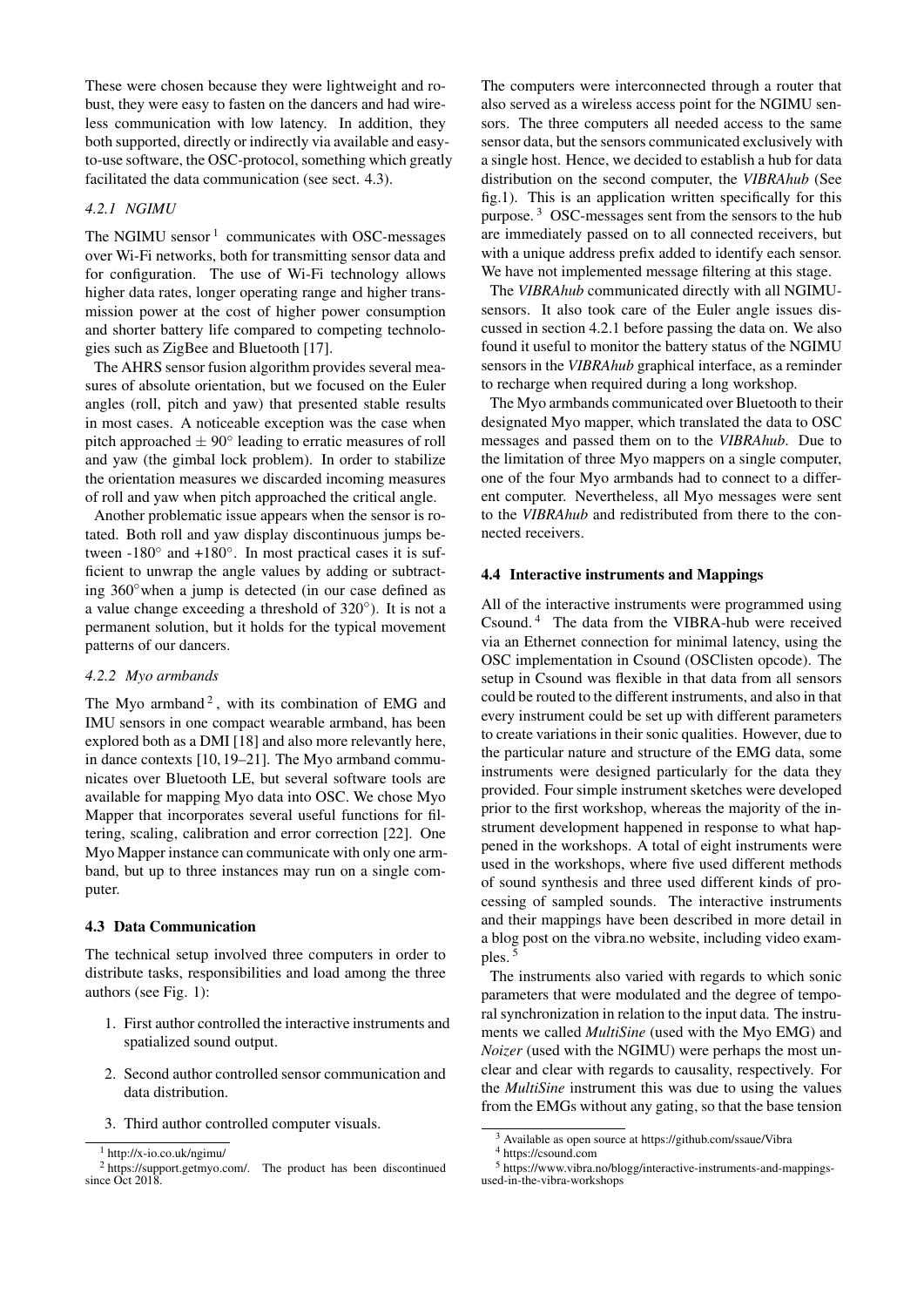

<span id="page-3-0"></span>Figure 1. The VIBRA setup. A central computer communicates with NGIMU and Myo sensors and distributes sensor data to the computers controlling sound and visuals.

in the muscle would produce sound, and that the triggering of a new sine tone would have to wait until the already playing tone was finished.

#### 4.5 Sound Spatialization

In the second workshop we used a 8-channel speaker setup with eight Genelec 8030A speakers in a circle configuration around the dancing area. The audience was localized along the rim of this circle, but we were careful not to place anybody in front of any loudspeaker. In this way, the audience would not experience any surround sound, but rather a complex spatial image in front and to their sides. Moreover, this spatial image would differ depending on the placement of the individual spectator.

The sound spatialization at the second VIBRA workshop was implemented using IRCAM Spat running in Max [\[23\]](#page-7-16), with spatialization parameters sent from Csound to Max internally in the computer using the csound∼ object in Max. We used the vector based amplitude panning as implemented in the spat.spat∼ object with the vbap2D panning method with 8 individual sources. This enables control of azimuth, distance and spread for each source, and offers many settings to adjust the audible characteristics of the simulated reverberation.

We tested a number of mappings between the sensor data input and the spatialization parameters through a flexible user-defined-opcode in Csound, where we could choose mappings and parameter settings. Having tried out a relatively straightforward mapping in which the direction of the torso of the dancer controlled the azimuth angle of the

spatial image at an earlier collaboration <sup>[6](#page-3-1)</sup>, we wanted this time to use a less direct mapping with more movement and variation. The gyro values of the NGIMU and Myo sensors were used to get the change in angle of the body part wearing it (arm and calf), and we tested how this could be used to control the location, the speed and direction of rotation, as well as the distance of the individual sound sources.

All in all, the spatialization added spatial dynamics and interest, as well as clarified the source separation for each of the dancers. Since it perhaps was the least developed part of the performance, it will not be discussed in further detail in this paper.

#### 4.6 Computer Projections

The computer projections were set up for the second of the VIBRA workshops, and were controlled partly through the use of sensor data from the dancers, and partly manually controlled by the third author. As for the former part of the technical setup, it consisted of a simple receiver matrix to accept all sensor data coming out of the VIBRA hub controller system. The incoming data was then sorted and smoothed, before being routed to Processing<sup>[7](#page-3-2)</sup> and VDMX <sup>[8](#page-3-3)</sup> running shaders and FFGL plugins, using OS-Culator<sup>[9](#page-3-4)</sup> for internal data communication. Within these environments the data was mapped to triggers for different actions, large and small, generative and affective. As for the manual control, the third author would observe the dancers' performance with his fingers on the faders of his

<span id="page-3-1"></span><sup>6</sup> http://folk.ntnu.no/andbe/Sound-Space-Movement

<span id="page-3-2"></span><sup>7</sup> https://processing.org

<span id="page-3-3"></span> $8 \text{ *https://vidvox.net*}$ 

<span id="page-3-4"></span><sup>&</sup>lt;sup>9</sup> https://osculator.net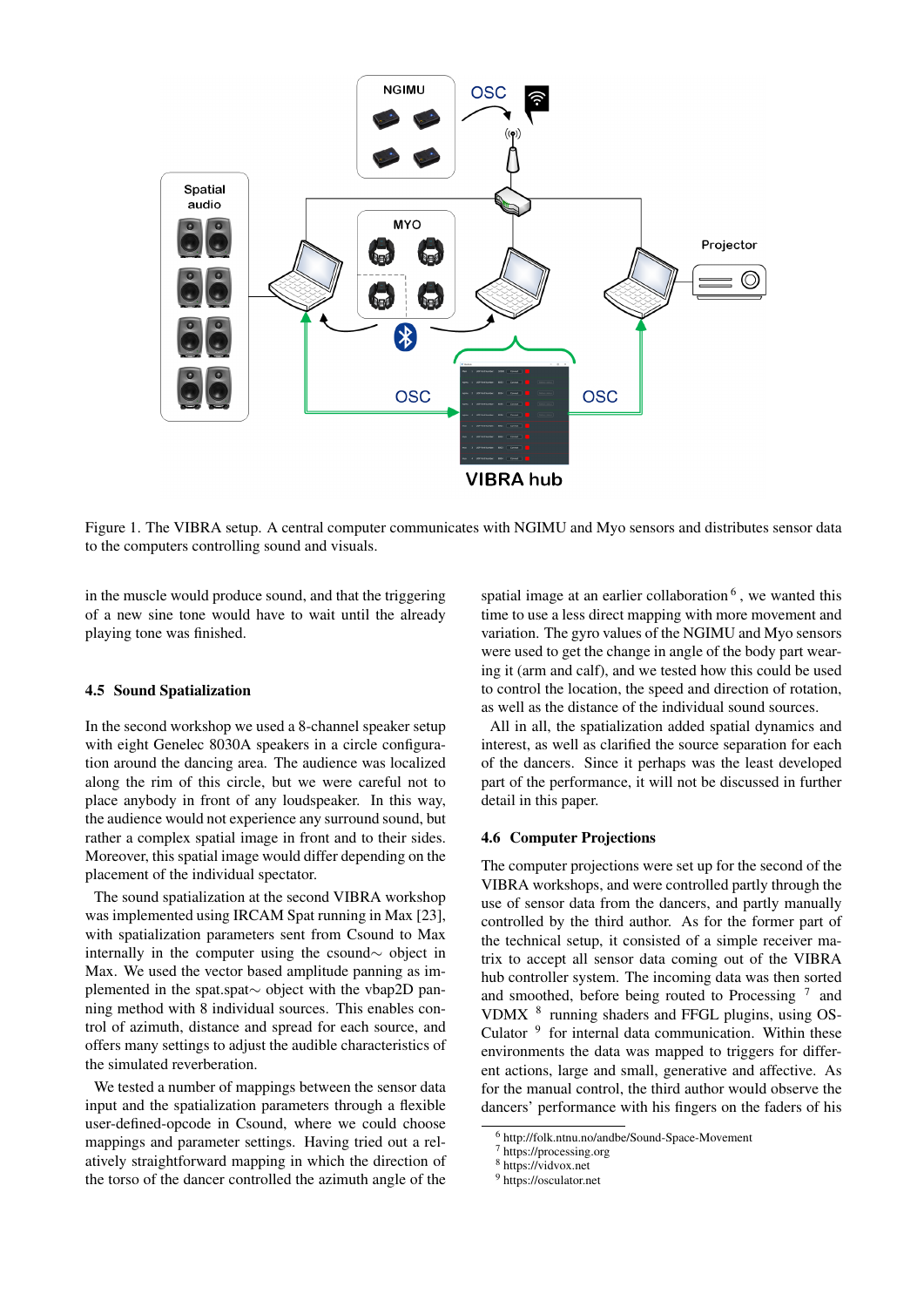MIDI controller hooked up to his computer, adjusting the routing of sensor data according to his own aesthetic preferences. The computer visuals were projected onto a black stage carpet hung on one of the walls in the black box using a Panasonic 10 000 lumen projector.

# 5. ARTISTIC EXPERIENCES AND REFLECTIONS

After the technical setup in each workshop, the structure was quite open and exploratory. Besides simple explanations of the functionality of the two sensors and some help of attaching them to their bodies, the dancers had no specific instructions or choreography. However, since all of the dancers had extensive experience in improvising, the implicit expectations were that they improvised freely within the interactive system. With an open showing at the end of each workshop, it was also implied that the group developed some material to be presented there.

# 5.1 Experiences of Individual Causal Relationships

The initial focus for the dancers after putting on the sensors and starting the interactive instruments was to establish causal relationships between their individual movements and the sonic feedback it caused. All of the dancers intuitively started to move the limb with the sensor and listened to identify their individual sounds. However, in those cases where the initial instruments were relatively similar in sound quality, they had some problems discerning which dancer made which sound. After a suggestion from one of the dancers, they decided to dance only two at a time, to make the causal relationships between movement and sound clearer.

However, after the initial causal relations had been established, the nature of the relationships was something that both interested dancers as well as audience. The dancers would express how they found *variation* in the degree of directness of the mappings interesting. And, during the de-brief after the showing at the first workshop, one of the spectators observed how the time between movement and sound differed between the different instruments, and found it exciting to ponder which movement caused which sound.

# 5.2 Placement of Sensors Affected Movements

In several of the sessions during both workshops it was interesting to observe the degree to which the positioning of especially the Myo sensor seemed to have an affect on how the dancers moved. In the first workshop, three of the dancers tried to have the Myo sensor positioned on their calf.

L in particular seemed to be very conscious of how he could activate the muscles in his calf to affect the sensor values: He often put the weight on the leg not wearing the sensor, and then carefully stretching out the sensor leg towards the floor and pushing the heel up and down. Frequently, he put all his weight on the leg with the sensor, seemingly to achieve a peak value. At other times, he lifted it the sensor leg from the floor, thereby minimizing muscle activation and consequently reducing the auditory feedback to the minimal. With the foot lifted from the ground, he would also rotate, bend and stretch the foot, as well as keeping it completely still and kicking forcefully into the air. In this position, naturally, the muscle activation would be freed from efforts of standing or putting weight on the foot. Generally, it was notable how L in this phase of the workshop appeared to act as a musician "playing" an in-strument.<sup>[10](#page-4-0)</sup>

It was also interesting to notice how T's improvisations were quite different when she wore the sensor on her arm compared to when she wore it on her calf. For instance, she frequently emphasized the movement or the position of the limb wearing the sensor through either following it with her eyes, keeping the rest of her body still while moving it, moving it more, moving it with a more emphatic quality (often stretched out/erected) than the rest of her body, or positioning it with some distance from the rest of her body. This emphasis appeared quite differently with the sensor on the lower arm than on the calf. The same type of emphasis was also apparent with the NGIMU sensors, but since we just tried localising it in the hand or on the lower arm, the difference was not so striking.

Lastly, it could sometimes be observed how, especially when wearing only one sensor (most of the time in the second workshop they would wear two), the dancers were able to clearly separate the sound playing body part from the rest of the "dancing" body . In particular A, when wearing one Myo armband, would sometimes relax the muscles in her sensor arm, while moving the rest of her body, and then, in response to that, initiate a movement with the sensor arm activating the muscle and thereby the sonic response. Thus, she seemed to engage in a creative dialogue between the "playing" and "dancing" parts of her body.

#### 5.3 Playing Gestures are Included in the Repertoire

An analysis of the movements of the dancers during the workshop also showed that many of the types of movements that the dancers initially used to explore the sonic affordances of the sensors on one of their limbs, were later also applied in the body parts not wearing sensors as a part of the improvisation repertoire. In a sense, the playing gestures were treated like musical motifs first being introduced with a focus on the interaction with the sound, and subsequently taken up and developed further in interplay with body parts without sensors and other dancers.

One example was a duet with T and A in the first day of the first workshop. Here, T in her initial exploration of the sonic affordance space of the Myo armband started to push her arm towards the floor to get a sonic response. After T had explored several other ways of heightening the sonic response through touching the floor - pushing, sweeping, stroking - A then took up the motif by standing on her knees and hands, and then crawled over the floor, alternately pushing both hands emphatically towards the floor in a rhythmical manner - simultaneously creating a clearly audible pulse. The motif was further emphasized when T then picked up the rhythm by repeatedly pushing her right

<span id="page-4-0"></span><sup>10</sup> It might be that his background as a musician and composer has affected his approach to the interactive instruments.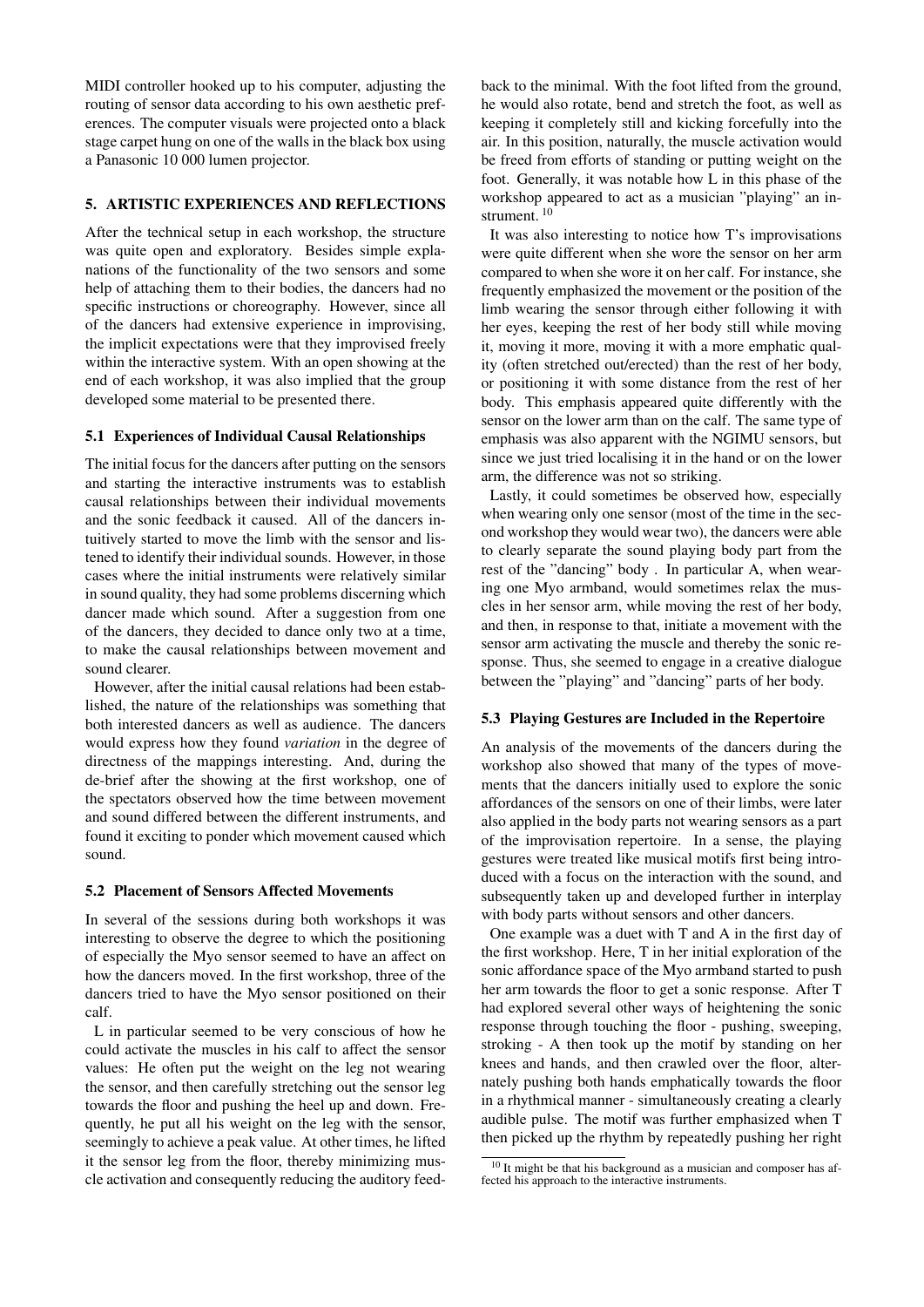<span id="page-5-0"></span>

Figure 2. Tone (left) and Arnhild (right) synchronously pushing towards the floor.

hand towards the floor while moving in the opposite direction (see Fig[.2\)](#page-5-0). The simultaneous interplay both movement and sound made this a particularly heightened point in the improvisation.<sup>[11](#page-5-1)</sup>

# 5.4 Character of Instruments Affected Movements

The instruments used with the different sensors employed in the two workshops were quite different in character. Some of the instrument had a relatively tight coupling between the effort or energy in the movement or muscle activation and the intensity and character of the sound, whereas others had a more indirect coupling. It could be observed that the more direct couplings often tended to motivate faster and more abrupt movements with more effort, whereas the latter tended to have more flow and less effort.

One instrument, which we called the "Noizer", stood out in that respect. The instrument featured four layers of differently modulated and filtered noise, rendering a relatively complex texture. The intensity and character of the noise was mapped to a normalized acceleration vector, using an algorithm for intensity ported from the IRCAM's RIoTintensity Max object  $12$  to Csound. The quite immediate coupling between the energy/effort of the movements and the intensity of the sound appeared to often instigate movements with high effort, speed, energy and/or abruptness in the dancer's improvisations. Interestingly, this could also be observed during the audience's tryout of the sensors after the first workshop.

#### 5.5 Artistic Expression through Chairs

Dancing in a wheelchair naturally presents different affordances for movement and expression in space, time and dynamics than other forms of dance [\[1,](#page-6-0)[24\]](#page-7-17). While E defintely had an ample expressive possibilities with the Myo and NGIMU attached to her lower arms in the first workshop, her arms were nevertheless restricted by the need of navigating the wheelchair in the dance quite frequently. At the beginning of the second workshop, we wanted to better capture salient features of wheelchair dance and thus extend E's expressive possibilities. To do this, we kept the Myo on E's arm, but also attached a NGIMU sensor on one of the wheels. By using the delta of the orientation we got a value correlating with the speed of the wheel. Playing the instrument called *Bipp-a-chu*, this value was mapped to the frequency of an impulse generator which modulated continuous sound samples, producing a sort of sonic analogy to the ticking of spokes in a wheel. With these new possibilities E started moving the wheelchair a lot more and with higher speed and with more pirouettes than during the first workshop. She also started to explore going up on the back wheels and balancing there, something which was eventually included in the final showing before the audience at the end of the workshop.

The extended expressive possibilities of the wheelchair also spurred an idea to also let T use a chair in her dance, and then make it into a duet with two chairs; one with legs and one with wheels. We attached a NGIMU sensor to one of the legs of the chair, and used it to play the *Noizer* instrument discussed above. T could then play the chair by moving it around. Often she played the chair by lifting it into the air, rotating it and swinging it from side to side. While the chair as an object to sit in normally is a passive and stationary object, it's role in this context was radically changed and estranged. Although this "Noizer-chair" both had very different sound and movement affordances than the wheelchair, the fact that both were objects to sit in, created an interesting conceptual link that gave an interesting artistic perspective, inviting the audience to reflect on what chairs can be.

#### 5.6 Aesthetic Considerations of the Computer Visuals

The computer visuals were in the end perhaps assigned a less salient function in the interactive experience than the audio part, with which the dancers had worked the entire first workshop. Projected on a black stage carpet covering one of the walls in the performance area of the second workshop, it provided mainly a visual accompaniment to the dancers, who still from time to time were projected upon when they approached the wall. The role of the visuals were still considered important, in that it provided the performance with an additional aesthetic element that framed and interacted with dancers movements, especially when they were projected upon.

Mapping a lot of the raw sensor data directly to the computer visuals would create a very direct correlation between cause and effect, which can in some cases be considered too "obvious" and perhaps of limited aesthetic interest. Instead, the third author's approach was based on an analysis of the different dancers' movement strategies, especially the sensor data with slower changes in the values, and this was combined with manual routing to parameters of the

<span id="page-5-1"></span><sup>&</sup>lt;sup>11</sup> This can be seen in the video demonstrating the WarbleSine instrument at https://youtu.be/jrh7-PXjVdk

<span id="page-5-2"></span><sup>12</sup> http://forumnet.ircam.fr/product/bitalino-r-iot/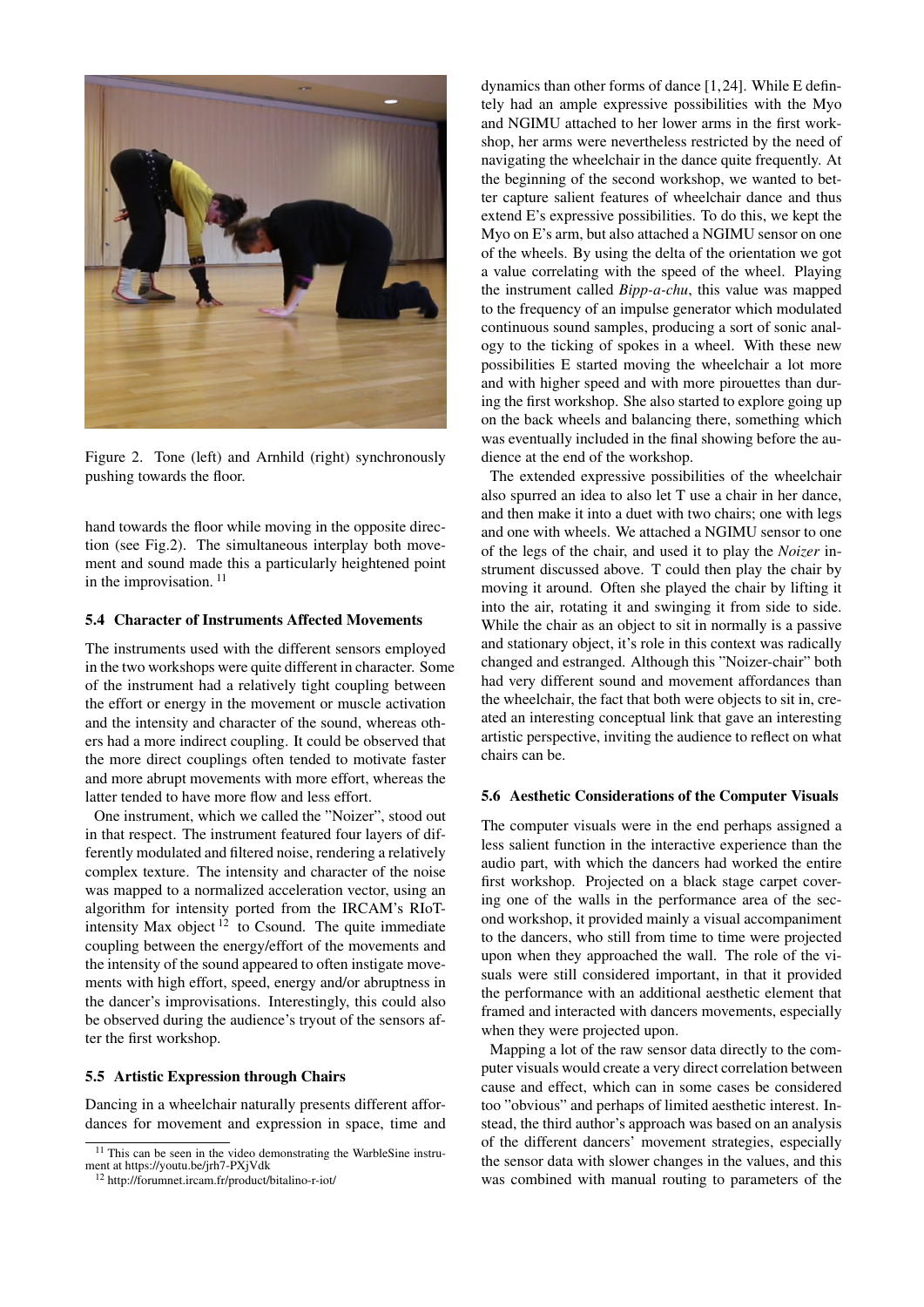graphics software. In this way, the visualizations could take a more over-arching role in relation to the movements - sometimes working more in a contrapuntal rather than mimicking fashion - depending on the third author's subjective aesthetic preferences and emotional response.

# 6. DISCUSSION

During the two workshops we had a clear experience that when working with dancers controlling sensor-based musical instruments, the sense of clear causality was an important factor. Especially when starting to work with a sensor and a particular instrument, it was important for them to establish who made what sound. For the computer visuals, however, it was a point that the relationship between the projected material and the movement of the dancers was not too direct, even though the data from the sensors was actually affecting the output.

This touches a central aesthetic point in interactive dance, and interactive art in general, namely the *experience* of correlation, correspondence, similarity or causality between the input (here: the dancer's movement) and the output (here: the computer visuals and the sound) [\[25\]](#page-7-18). There are several terms for this in the writings about interactive dance: Mullis calls it "birectionality", Wilson and Bromwich uses the term "awareness", and Rizzo and colleagues refers to it as "feedback" [\[5,](#page-7-2) [10,](#page-7-3) [12\]](#page-7-6). No matter which term is used, it is important to focus on the *experiential* aspects of this relationship rather than the factual, both from the audience and performers' perspectives. On one side, there can exist a factual coupling between sensor data and the sonic or visual output even if it can't be perceived, and on the other side, the dancer or audience member can experience a causal relationship out of pure coincidence. One could see this as translatable to a continuum from very clearly experienced causality to the complete absence of experienced causality, e.g. by being random, asynchronous or nonexistent [\[4\]](#page-7-1). These poles can also be linked to aesthetic judgments where clear causality might be seen as "simplistic", "banal" or "naïve", and the opposite pole as "opaque" or "inaccessible". However, the latter pole can also be seen as undermining the very idea of interactivity, in that it inhibits the reciprocity of cause-effect that is implied with interaction. [13](#page-6-2) This also mirrors different aesthetic approaches within choreography, with choreographers like Lopukhov on one side, arguing for a "complete union between dance and music" (Lopukhov 2002, 142, cited in [\[26\]](#page-7-19)), and Cunningham, who in 1952 argued for the individual autonomy of dance on one side, and music on the other [\[27\]](#page-7-20).

Not surprisingly, we could observe in our workshops how both the type of sensor, its placement on the dancer's body and the instruments used affected the dancers' movements, and thus that the "allowance", "bidirectionality" or "feedback" definitely was an active and most often observable component of the interaction. What was interesting, was that the movements that were directly related to the interaction entered into the improvisational movement repertoire, both for each individual dancer, but also in between dancers, thus creating a dialogue between the active/ controlling and the passive/contextual movements - what Wilson and Bromwich refer to as "online" and "offline", re-spectively [\[12\]](#page-7-6).

At times, the separation of the body parts "playing" and "dancing" appeared to allow for a more marked division of "offline" and "online" body parts, and this was then actively used in creative interplay. When we placed the sensor on the chair that T was playing with, her "playing" and "dancing" could naturally be completely separated if needed. Conversely, when E danced with a sensor on her wheelchair, she *had to* make sound whenever she moved it. Hence, issues of control, empowerment, freedom and coercion are all at stake in interactive dance.

# 7. CONCLUSIONS AND FUTURE WORK

During the two VIBRA workshops, we experienced a process in which four dancers familiarized themselves with interactive technology that eventually enabled them to let their dance movements affect spatialized musical sound and computer visuals in a performance. The workshops highlighted issues related to causality and interactivity, and how these can be differently expressed along a continuum from clear to opaque causal relationships. Moreover, we saw how "dancing" and "playing" could function as more or less independent components in the interactive dance expression.

Lastly, even if the long term goals have been to develop artistic productions, the focus so far has been on developing technological solutions for complex setups and media mappings with multiple performers. Moreover, rather than working from preconceived artistic ideas, we have emphasized exploration of the artistic possibilities related to the technical materialities of these setups. Thus, we see the discussed workshops as stepping stones towards more developed artistic productions intended for public presentation in the future.

#### Acknowledgments

The VIBRA project was supported by NTNU (ARTEC, The Dept. of Music and The Dept. of Teacher Education), The Arts Council Norway, DansIT, Trondheim kommune, Trøndelag fylke and Fond for utøvende kunstnere.

#### 8. REFERENCES

- <span id="page-6-0"></span>[1] T. P. Østern and E. Øien, "Moving through change," *Choreographic Practices*, vol. 6, no. 1, pp. 125–144, 2015.
- <span id="page-6-1"></span>[2] A. Bergsland and R. Wechsler, "Turning movement into music: Issues and applications of the MotionComposer, a therapeutic device for persons with different abilities," *SoundEffects-An Interdisciplinary Journal of Sound and Sound Experience*, vol. 6, no. 1, pp. 23–47, 2016.

<span id="page-6-2"></span><sup>&</sup>lt;sup>13</sup> Admittedly, and often a case in interactive art, providing the audi-<br>ence with an explication of the causal relationships through liner notes, programmes, etc. can also affect the experience of correlation.